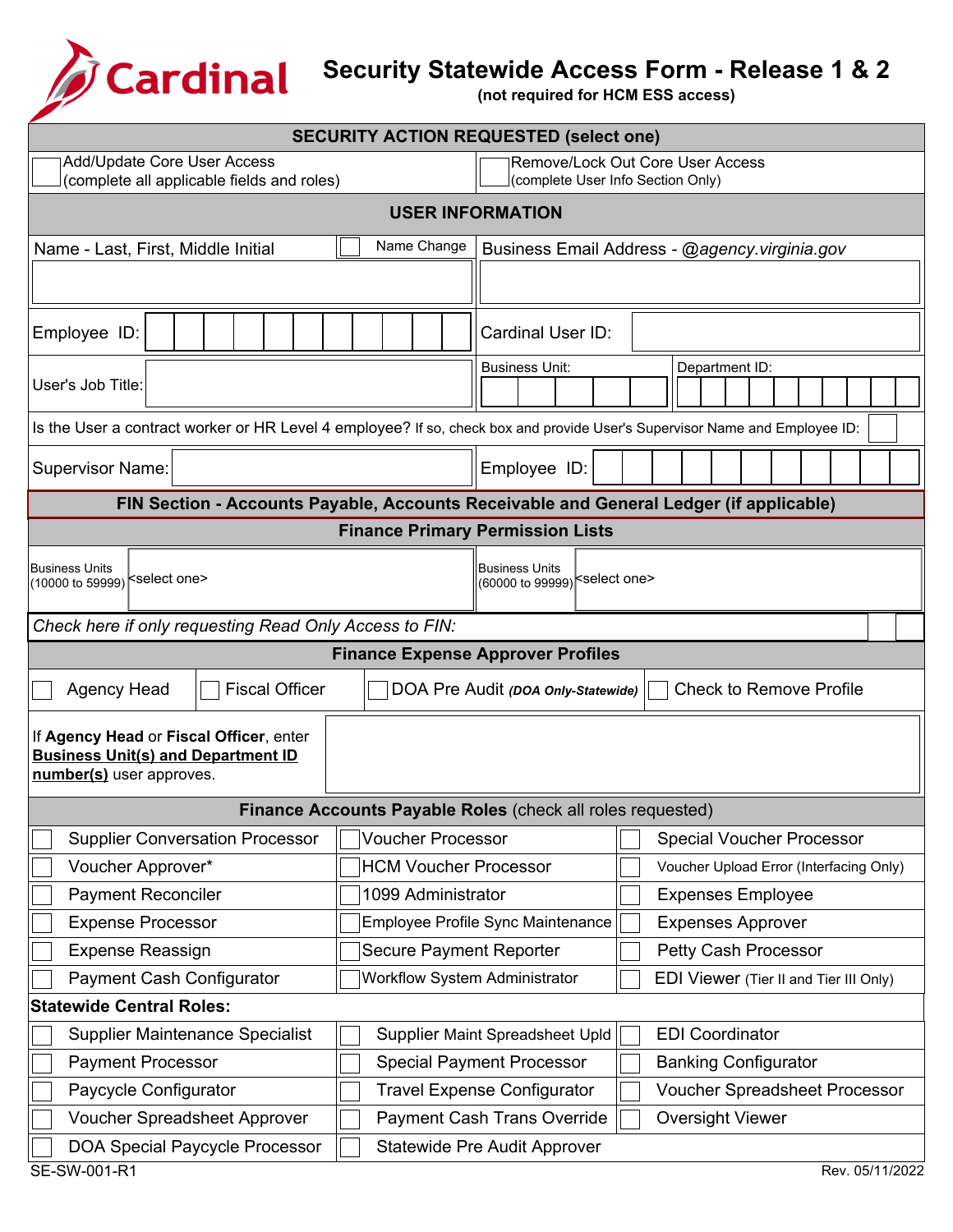| *If Voucher Approver, enter <b>Accounts</b><br>Payable Business Unit number(s) user<br>approves.                        |                                                               |                                                                        |                                   |  |  |
|-------------------------------------------------------------------------------------------------------------------------|---------------------------------------------------------------|------------------------------------------------------------------------|-----------------------------------|--|--|
| *DJJ, DBHDS, Treasury, DOA & CSA<br><b>ONLY-If Voucher Approver, also enter Dept</b><br>ID number(s) user approves.     |                                                               |                                                                        |                                   |  |  |
| Finance Accounts Receivable Roles (check all roles requested)                                                           |                                                               |                                                                        |                                   |  |  |
| <b>Funds Receipts Processor</b>                                                                                         | <b>Funds Receipts Manager</b>                                 |                                                                        |                                   |  |  |
| Funds Receipts Processor for Multiple GL BU (Restricted)<br>Funds Receipts Manager Multi BU (Restricted)                |                                                               |                                                                        |                                   |  |  |
| Finance General Ledger Roles (check all roles requested)                                                                |                                                               |                                                                        |                                   |  |  |
| <b>Journal Processor</b>                                                                                                | Journal Processor - Interfacing                               |                                                                        | Journal Approver*                 |  |  |
| <b>Agency Chartfield Administrator</b>                                                                                  | <b>Budget Processor</b>                                       |                                                                        | <b>Budget Approver</b>            |  |  |
| <b>Statewide Central Roles</b>                                                                                          |                                                               |                                                                        |                                   |  |  |
| <b>GL nVision Executer</b>                                                                                              | <b>ACFR Processor</b>                                         |                                                                        | Statewide Journal Approver        |  |  |
| Statewide ChartField Admin                                                                                              | <b>GL Tree Combo Maintenance</b>                              |                                                                        | Statewide GL Sys Administrator    |  |  |
| <b>Statewide GL Sys Processor</b>                                                                                       | Statewide Budget Administrator                                |                                                                        | <b>Statewide Budget Processor</b> |  |  |
| <b>Statewide Budget Approver</b>                                                                                        | <b>GL Revenue Reporter</b>                                    |                                                                        | DOA Journal Bypass                |  |  |
| Journal Source Bypass                                                                                                   | <b>SPO Crosswalk Configurator</b>                             |                                                                        |                                   |  |  |
| *If Journal Approver, enter General Ledger<br><b>Business Unit Number(s)</b> user approves.                             |                                                               |                                                                        |                                   |  |  |
| *DJJ, DBHDS, Treasury, DOA, and CSA<br>ONLY - If Journal Approver, also enter<br>Department ID number(s) user approves. |                                                               |                                                                        |                                   |  |  |
|                                                                                                                         | Business Intelligence Section (Finance Only) (if applicable)* |                                                                        |                                   |  |  |
| <b>BI Adhoc User (Restricted)</b>                                                                                       |                                                               |                                                                        |                                   |  |  |
| HCM Section - Benefits, Human Resources, Payroll and Time & Attendance Roles (if applicable)                            |                                                               |                                                                        |                                   |  |  |
|                                                                                                                         | <b>HCM Primary Permission Lists</b>                           |                                                                        |                                   |  |  |
| <b>Business Units</b><br><select one=""><br/>(09000 to 59999)</select>                                                  |                                                               | <b>Business Units</b><br><select one=""><br/>(60000 to 99999)</select> |                                   |  |  |
| <b>HCM Benefits Roles</b> (check all roles requested)                                                                   |                                                               |                                                                        |                                   |  |  |
| <b>Benefits Administrator</b>                                                                                           | <b>Benefits Read Only</b>                                     |                                                                        | <b>HBO Benefits Support</b>       |  |  |
| <b>Statewide Central Roles:</b>                                                                                         |                                                               |                                                                        |                                   |  |  |
| <b>OHB Benefits Administrator</b>                                                                                       | <b>OHB Benefits Operations</b>                                |                                                                        | OHB Benefits Config Read Only     |  |  |
| <b>VRS Benefits Administrator</b>                                                                                       | <b>TLC Datasheet Administrator</b>                            |                                                                        |                                   |  |  |
| <b>HCM Human Resources Roles</b> (check all roles requested)                                                            |                                                               |                                                                        |                                   |  |  |
| <b>HR Administrator</b>                                                                                                 | <b>HR Position Management</b>                                 |                                                                        | <b>HR Manager Reports</b>         |  |  |
| <b>HR Read Only</b>                                                                                                     | <b>HR Read Only Sensitive Data</b>                            |                                                                        | <b>EPR Only Entry</b>             |  |  |
| <b>Statewide Central Roles:</b>                                                                                         |                                                               |                                                                        |                                   |  |  |
| <b>HBO HR Administrator</b>                                                                                             | <b>DHRM HR Operations</b>                                     |                                                                        | <b>DGS Reporter</b>               |  |  |
| <b>DVS Reporter</b>                                                                                                     |                                                               |                                                                        |                                   |  |  |